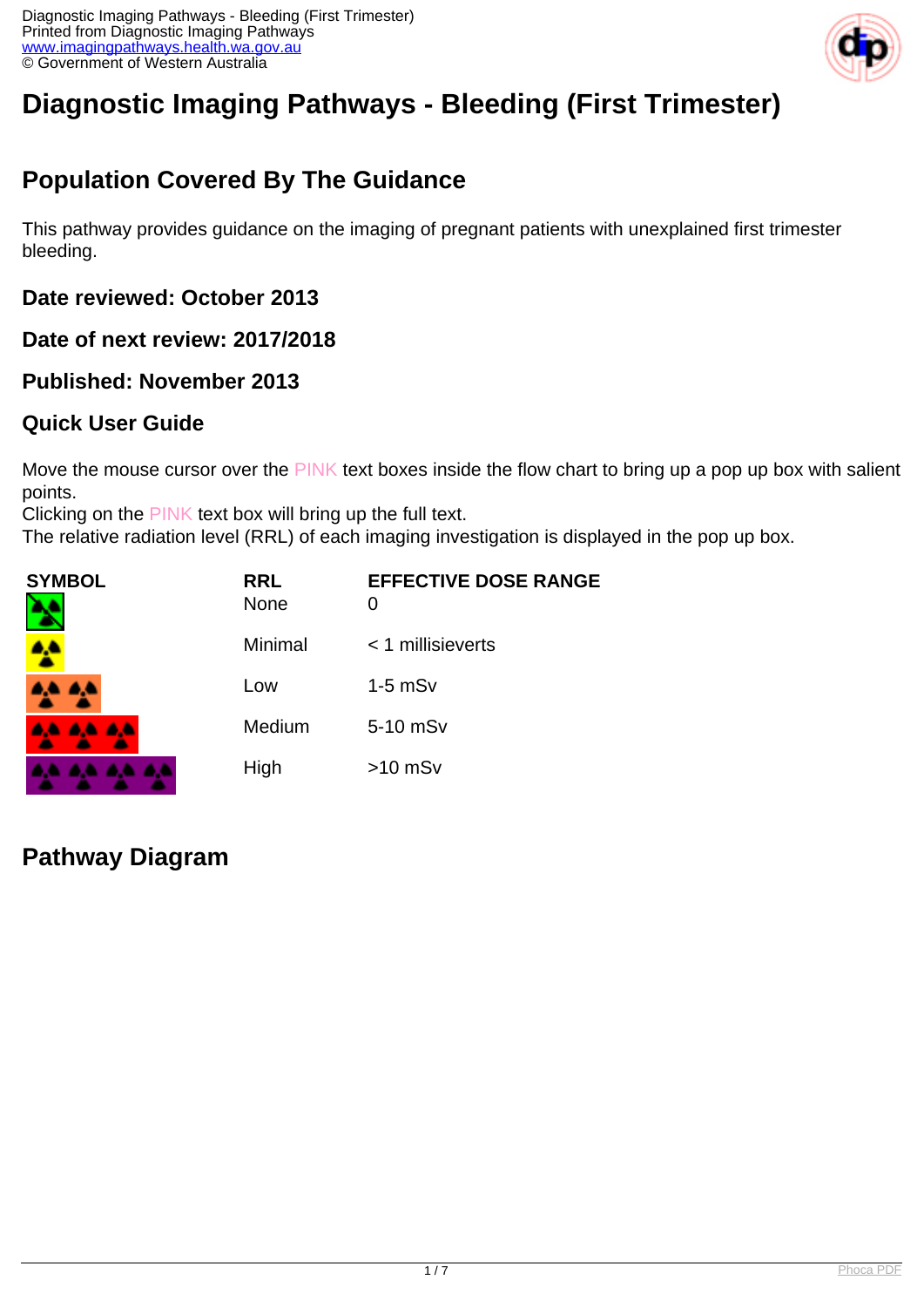#### Diagnostic Imaging Pathways - Bleeding (First Trimester) Printed from Diagnostic Imaging Pathways [www.imagingpathways.health.wa.gov.au](http://www.imagingpathways.health.wa.gov.au/) © Government of Western Australia



## **Image Gallery**

Note: These images open in a new page



#### **1a Failed Pregnancy**

Image 1a and 1b (Ultrasound): This scan shows an anteverted uterus measuring 102 mm in axial length. Within the uterine cavity is echogenic material measuring 67 x 35 x 50 mm. A small amount of fluid is seen superior to this. The appearance is consistent with retained products of conception.

$$
\overline{2/7}
$$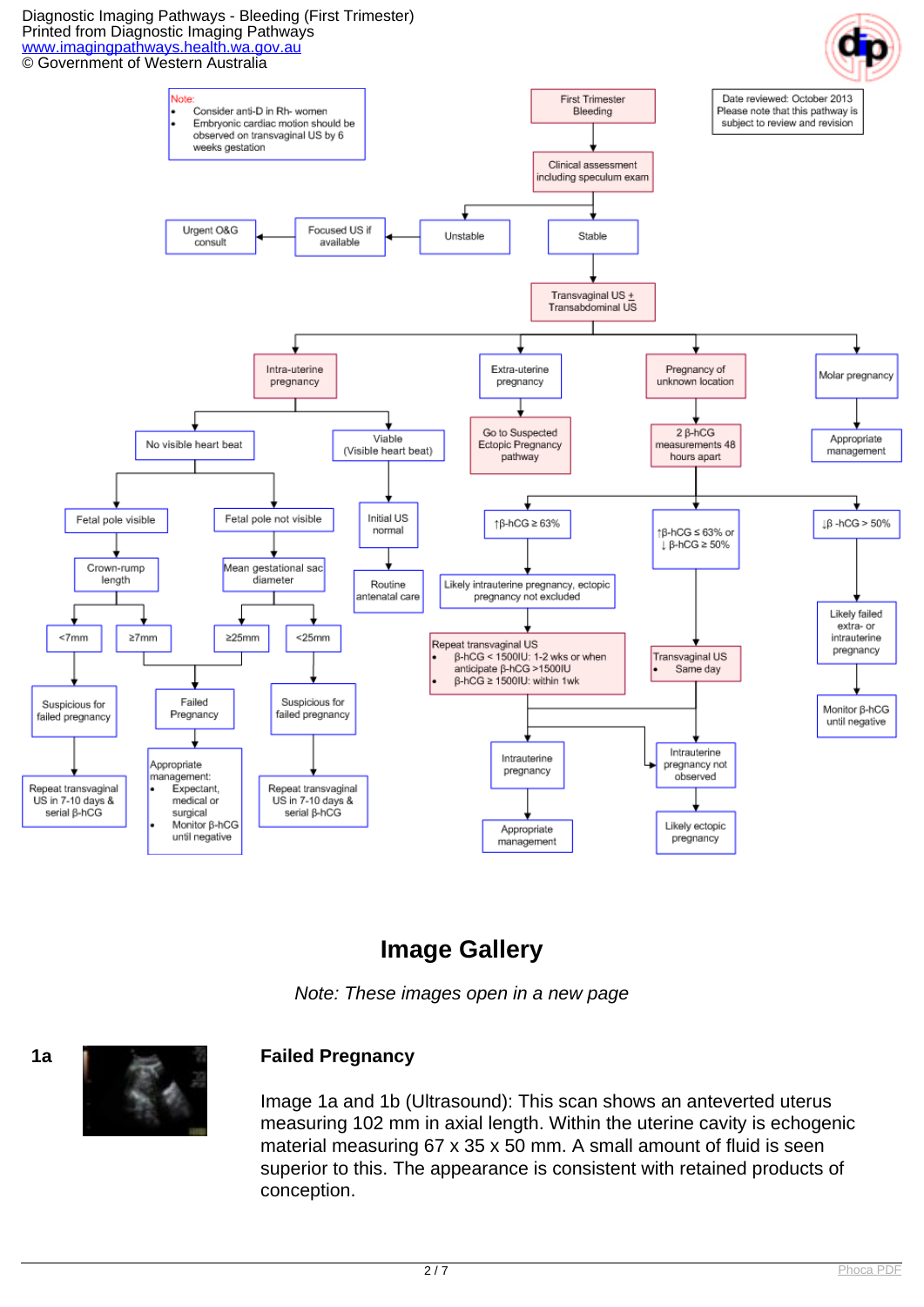Diagnostic Imaging Pathways - Bleeding (First Trimester) Printed from Diagnostic Imaging Pathways [www.imagingpathways.health.wa.gov.au](http://www.imagingpathways.health.wa.gov.au/) © Government of Western Australia





**1b**

## **Teaching Points**

- Major causes of first trimester bleeding are
	- Ectopic pregnancy
	- Threatened or impending miscarriage
	- Uterine, cervical or vaginal pathology; e.g. infection
	- Physiological; e.g. implantation bleeding
- The first step in establishing a cause of bleeding is to obtain a detailed history and perform a physical and speculum examination
- Transvaginal US is more sensitive than trans-abdominal US and can detect a viable gestation earlier in pregnancy
- Depending on the findings at ultrasonography, further biochemical investigations and medical or surgical interventions may be necessary

## **Causes of First Trimester Bleeding**

- Causes of bleeding in early pregnancy include
	- Ectopic pregnancy
	- Threatened or impending miscarriage
	- Cervical, vaginal or uterine pathology; e.g. infection
	- Physiological e.g. bleeding due to implantation of the pregnancy (typically 10-14 days after fertilisation), cervical ectropion
- Ultrasound in the first trimester is not routinely recommended but is often performed for the following indications [3-7](index.php/imaging-pathways/obstetric-gynaecological/first-trimester-bleeding?tab=References#3)
	- Assessment of gestational age and sac
	- Detection of early pregnancy failure
	- Assessment of fetal number
	- Early detection of major fetal abnormalities
	- o Nuchal translucency
	- Assessment of ovaries, uterus and adnexa
	- Exclusion or confirmation of ectopic pregnancy
	- Patients with a previous ectopic pregnancy

### **Transvaginal Ultrasonography**

- More sensitive than transabdominal ultrasonography and allows earlier gestational sac visualisation and earlier diagnoses of viable intrauterine or ectopic pregnancies [14](index.php/imaging-pathways/obstetric-gynaecological/first-trimester-bleeding?tab=References#14)
- Superior to transabdominal US in visualising fetal anatomy and detecting fetal structural and chromosomal abnormalities [12,](index.php/imaging-pathways/obstetric-gynaecological/first-trimester-bleeding?tab=References#12)[15](index.php/imaging-pathways/obstetric-gynaecological/first-trimester-bleeding?tab=References#15)
- In intrauterine pregnancy of uncertain viability, cut-off transvaginal US measurements for the diagnosis of early pregnancy demise must be highly specific with a low false-positive rate (FPR) to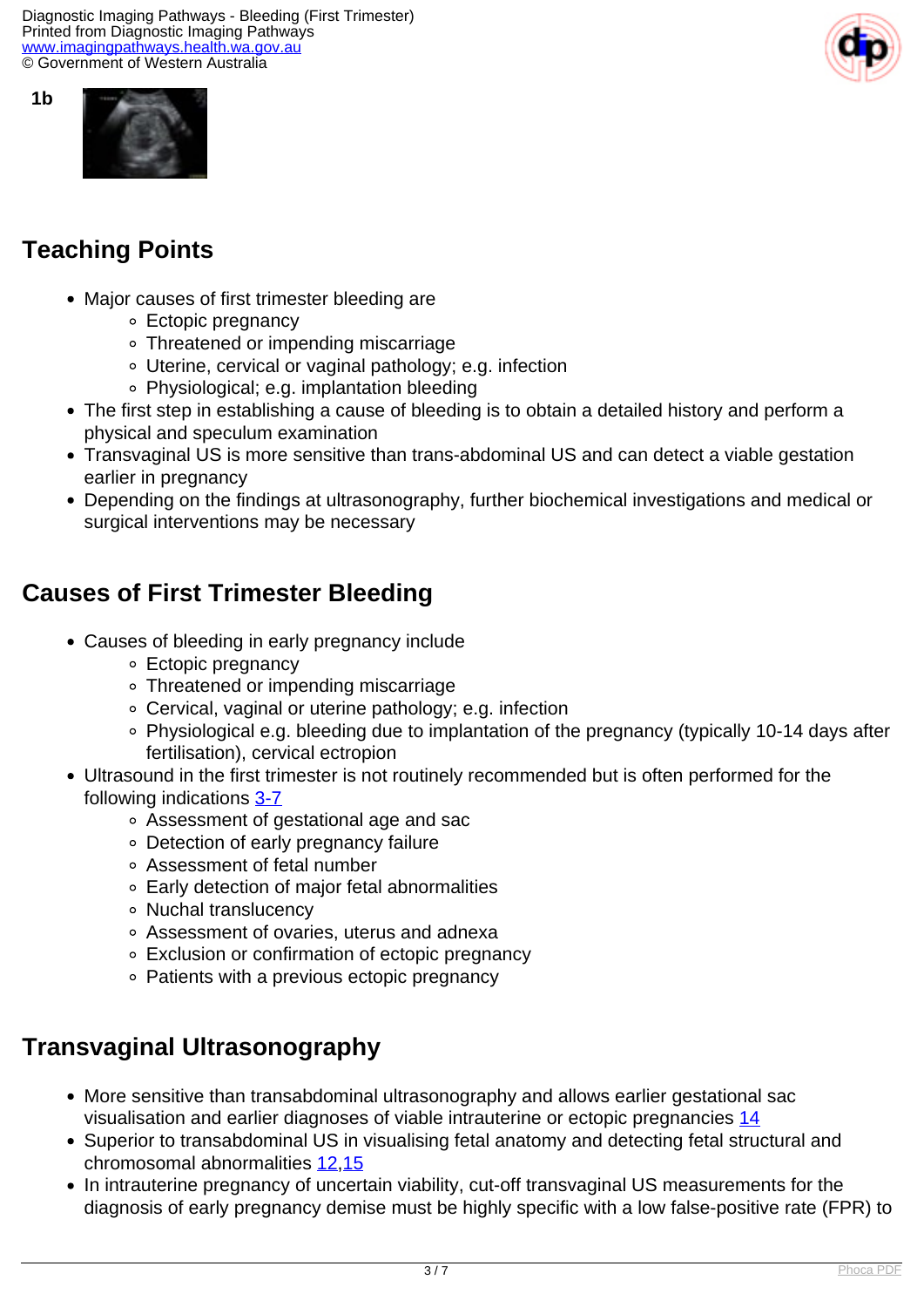

avoid harmful misdiagnosis. A cut-off of CRL ?7mm and MSD ?25mm is based on recommendations from a multicentre observational study and systematic review [16,](index.php/imaging-pathways/obstetric-gynaecological/first-trimester-bleeding?tab=References#16)[17](index.php/imaging-pathways/obstetric-gynaecological/first-trimester-bleeding?tab=References#17) and is included in the Society of Radiologists in Ultrasound, Australian Society for Ultrasound in Medicine and the National Institute for Health and Clinical Excellence and the Royal College of Obstetricians and Gynaecologists clinical guidelines [1](index.php/imaging-pathways/obstetric-gynaecological/first-trimester-bleeding?tab=References#1),[5](index.php/imaging-pathways/obstetric-gynaecological/first-trimester-bleeding?tab=References#5),[18](index.php/imaging-pathways/obstetric-gynaecological/first-trimester-bleeding?tab=References#18)

- At 6-9 weeks gestation, CRL has less interobserver variability than MSD on transvaginal US [19](index.php/imaging-pathways/obstetric-gynaecological/first-trimester-bleeding?tab=References#19)
- Visualisation of embryonic cardiac activity confirming live intrauterine pregnancy is generally visible transvaginally by 46 days menstrual age [2](index.php/imaging-pathways/obstetric-gynaecological/first-trimester-bleeding?tab=References#2)
- Ultrasonography is less accurate in the presence of bleeding [20](index.php/imaging-pathways/obstetric-gynaecological/first-trimester-bleeding?tab=References#20)
- Patients with indeterminate ultrasonography findings require further evaluation with follow-up transvaginal ultrasound and/or serial quantitative ß-hCG levels as about 10-20% of these patients may have a final diagnosis of ectopic pregnancy [21-23](index.php/imaging-pathways/obstetric-gynaecological/first-trimester-bleeding?tab=References#21-23)

### **Transabdominal Ultrasonography**

- Useful screening test for early pregnancy complications such as threatened abortion, ectopic pregnancy, blighted ovum and trophoblastic disease [8](index.php/imaging-pathways/obstetric-gynaecological/first-trimester-bleeding?tab=References#8)[,9](index.php/imaging-pathways/obstetric-gynaecological/first-trimester-bleeding?tab=References#9)
- Correlation of sonographic findings with simultaneous maternal serum human chorionic gonadotropin (ß-HCG) levels is useful in evaluation of early pregnancy complications, particularly when a living embryo is not visualised  $9,10$  $9,10$
- Allows identification of an intrauterine pregnancy, which is the single most important finding for the exclusion of ectopic gestation as the presence of both intra- and extra-uterine pregnancy is very rare [9](index.php/imaging-pathways/obstetric-gynaecological/first-trimester-bleeding?tab=References#9)
- Enables examination of early fetal anatomy and measurement of nuchal translucency, thus allowing screening of a majority of fetal structural and chromosomal abnormalities in early pregnancy [11](index.php/imaging-pathways/obstetric-gynaecological/first-trimester-bleeding?tab=References#11)[,12](index.php/imaging-pathways/obstetric-gynaecological/first-trimester-bleeding?tab=References#12)
- Allows assessment of the outcome of early first-trimester pregnancies with slow embryonic heart rates (embryonic HR <70bpm is associated with fetal demise in 100% of patients; and if the embryonic HR is <90bpm in the first trimester, close follow-up of the pregnancy is recommended) [13](index.php/imaging-pathways/obstetric-gynaecological/first-trimester-bleeding?tab=References#13)
- Follow-up second trimester US is still required to detect significant abnormalities missed on first trimester US and for placental localisation [11](index.php/imaging-pathways/obstetric-gynaecological/first-trimester-bleeding?tab=References#11)

### **Serum Human Chorionic Gonadotrophin (ß-hCG) Levels in Pregnancy of Unknown Location**

- ß-hCG levels must be interpreted together with the clinical picture and US findings, and should not be used solely to determine the pregnancy location and determine management. ß-hCG levels can overlap between viable and nonviable intrauterine pregnancy and ectopic pregnancy and are affected by multiple gestation [1,](index.php/imaging-pathways/obstetric-gynaecological/first-trimester-bleeding?tab=References#1)[18](index.php/imaging-pathways/obstetric-gynaecological/first-trimester-bleeding?tab=References#18),[24,25](index.php/imaging-pathways/obstetric-gynaecological/first-trimester-bleeding?tab=References#24,25)
- Serum ß-hCG ratios from serial ß-hCGs (e.g. ß-hCG at 48hrs compared to 0 hrs) perform better compared to single ß-hCG levels in dictating appropriate management alongside imaging and clinical findings [26](index.php/imaging-pathways/obstetric-gynaecological/first-trimester-bleeding?tab=References#26)
- The level of evidence is low and heterogenous. At present, timing of diagnostic testing is consensus based. [1](index.php/imaging-pathways/obstetric-gynaecological/first-trimester-bleeding?tab=References#1) The pathway is adapted from the National Institute for Health and Clinical Excellence and Royal College of Obstetricians and Gynaecologists clinical guideline. [1](index.php/imaging-pathways/obstetric-gynaecological/first-trimester-bleeding?tab=References#1) Further research of higher quality is needed
- A ß-hCG rise >63% in 48 hours has 87% sensitivity, 98% specificity, 90% positive predictive value and 97% negative predictive value for diagnosis of viable intrauterine pregnancy, with a positive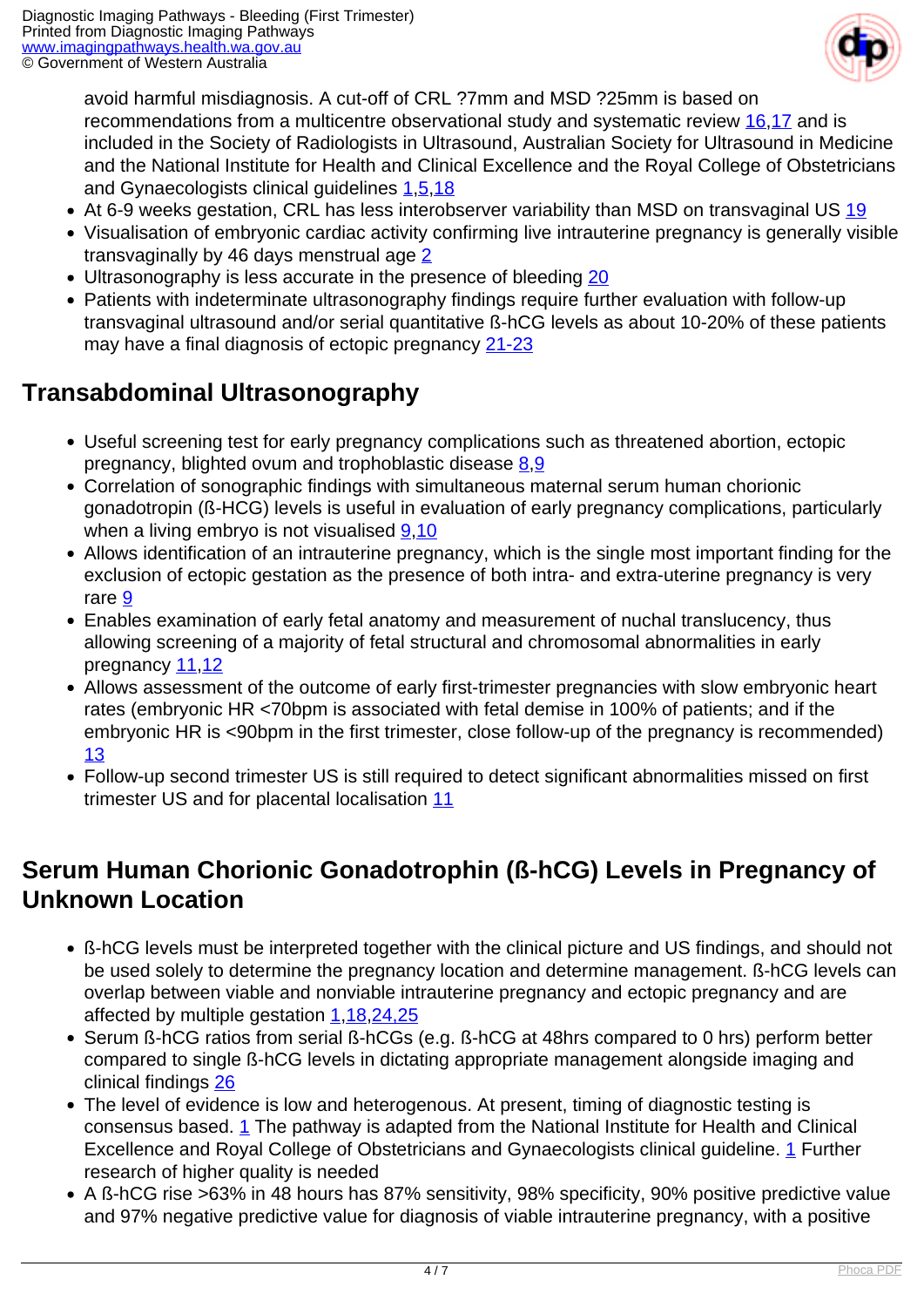

and negative likelihood ratio of 42.8 and 0.13 respectively [27](index.php/imaging-pathways/obstetric-gynaecological/first-trimester-bleeding?tab=References#27)

- Serum ß-hCG levels double approximately every 48 hours in 85% of normal intrauterine pregnancies of between 4 and 6 weeks' gestation [28](index.php/imaging-pathways/obstetric-gynaecological/first-trimester-bleeding?tab=References#28)
- The slowest reported rise over 48 hours associated with a viable intrauterine pregnancy is 53% [29](index.php/imaging-pathways/obstetric-gynaecological/first-trimester-bleeding?tab=References#29)
- $\bullet$  80% of ectopic pregnancies are associated with a rise in ß-hCG of < 66% [22](index.php/imaging-pathways/obstetric-gynaecological/first-trimester-bleeding?tab=References#22)[,28](index.php/imaging-pathways/obstetric-gynaecological/first-trimester-bleeding?tab=References#28)

#### **References**

#### **Date of literature search: June 2013**

The search methodology is available on request. [Email](index.php/contact-us)

References are graded from Level I to V according to the Oxford Centre for Evidence-Based Medicine, Levels of Evidence. [Download the document](http://www.cebm.net/wp-content/uploads/2014/06/CEBM-Levels-of-Evidence-2.1.pdf)

- 1. National Collaborating Centre for Women's and Children's Health, National Institute for Health and Clinical Excellence. **NICE clinical guideline 154: Ectopic pregnancy and miscarriage: Diagnosis and intial management in early pregnancy of ectopic pregnancy and miscarriage.** London: Royal College of Obstetricians and Gynaecologists; 2012 [updated 2012 December; cited 2013 July 1]. (Evidence based guideline). [View the reference](http://www.nice.org.uk/guidance/cg154)
- 2. Rempen A. **Diagnosis of viability in early pregnancy with vaginal sonography.** J Ultrasound Med. 1990;9(12):711-6. (Level II evidence)
- 3. Ewigman B, Lefevre M, Hesser J. **A randomized trial of routine prenatal ultrasound.** Obstet Gynecol. 1990;76(2):189-94. (Level II evidence)
- 4. Sohaey R, Woodward P, Zwiebel WJ. **First-trimester ultrasound: the essentials.** Semin Ultrasound CT MR. 1996;17(1):2-14. (Review article)
- 5. Australasian Society for Ultrasound in Medicine. **Guidelines for the performance of first trimester ultrasound.** ASUM guidelines; 2005 July [updated 2012 August]. (Evidence based guidelines)
- 6. Snijders R. **First-trimester ultrasound.** Clin Perinatol. 2001;28(2):333-52,viii. (Review article)
- 7. Bucher HC, Schmidt JG. **Does routine ultrasound scanning improve outcome in pregnancy? Meta-analysis of various outcome measures.** BMJ. 1993:3;307(6895):13-7. (Level I evidence)
- 8. Wong TW, Lau CC, Yeung A, Lo L, Tai CM. **Efficacy of transabdominal ultrasound examination in the diagnosis of early pregnancy complications in an emergency department.** J Accid Emerg Med. 1998;15(3):155-8. (Level II evidence)
- 9. Braffman BH, Coleman BG, Ramchandani P, Arger PH, Nodine CF, Dinsmore BJ, et al. **Emergency Department screening for ectopic pregnancy - A prospective US study.** Radiology. 1994;190(3):797-802. (Level II evidence)
- 10. Nyberg DA, Mack LA, Laing FC, Jeffrey RB. **Early-pregnancy complications endovaginal sonographic findings correlated with human chorionic-gonadotropin levels.** Radiology. 1988;167(3):619-22. (Level III evidence)
- 11. Whitlow BJ, Chatzipapas IK, Lazanakis ML, Kadir RA, Economides DL. **The value of sonography in early pregnancy for the detection of fetal abnormalities in an unselected population.** Br J Obstet Gynaecol.1999;106(9):929-36. (Level II evidence)
- 12. Braithwaite JM, Armstrong MA, Economides DL. **Assessment of fetal anatomy at 12 to 13 weeks of gestation by transabdominal and transvaginal sonography.** Br J Obstet Gynaecol. 1996;103(1):82-5. (Level II evidence)
- 13. Benson CB, Doubilet PM. **Slow embryonic heart rate in early first trimester: indicator of poor pregnancy outcome.** Radiology. 1994;192(2):343-4. (Level III evidence)
- 14. Pennell RG, Needleman L, Pajak T, Baltarowich O, Vilaro M, Goldberg BB, et al. **Prospective**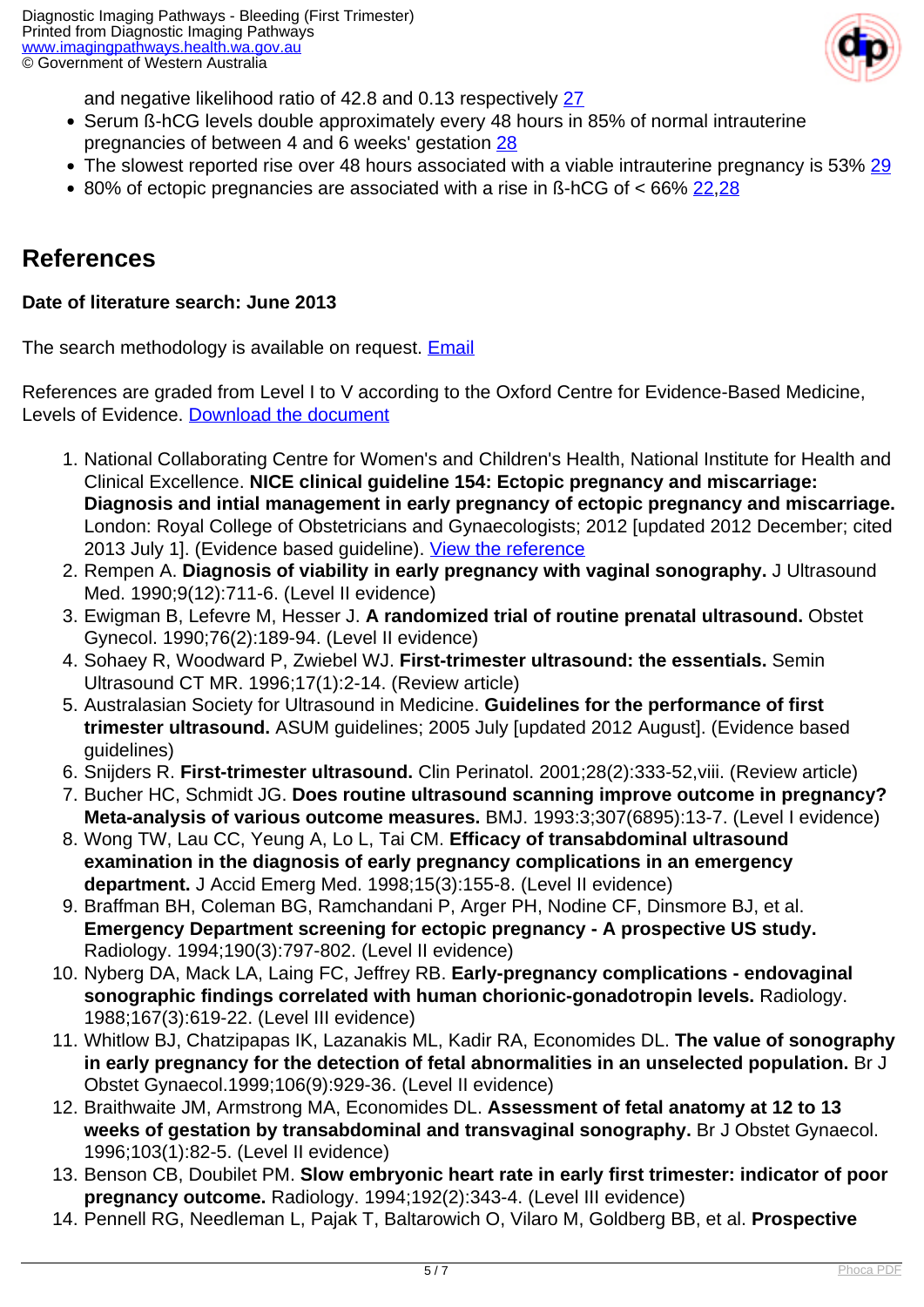

**comparison of vaginal and abdominal sonography in normal early pregnancy.** J Ultrasound Med. 1991;10(2):63-7. (Level II evidence)

- 15. Economides DL, Whitlow BJ, Kadir R, Lazanakis M, Verdin SM. **First trimester sonographic detection of chromosomal abnormalities in an unselected population.** Br J Obstet Gynaecol. 1998;105(1):58-62. (Level II evidence)
- 16. Abdallah Y, Daemen A, Kirk E, Pexsters A, Naji O, Stalder C, et al. **Limitations of current definitions of miscarriage using mean gestational sac diameter and crown–rump length measurements: a multicenter observational study.** Ultrasound Obstet Gynecol. 2011;38(5):497-502. (Level II evidence)
- 17. Jeve Y, Rana R, Bhide A, Thangaratinam S. **Accuracy of first-trimester ultrasound in the diagnosis of early embryonic demise: a systematic review.** Ultrasound Obstet Gynecol. 2011;38(5):489-96. (Level II evidence)
- 18. Doubilet PM, Benson CB, Bourne T, Blaivas M. **Diagnostic criteria for nonviable pregnancy early in the first trimester.** N Engl J Med. 2013;369(15):1443-51. (Evidence based guidelines)
- 19. Pexsters A, Luts J, Van Schoubroeck D, Bottomley C, Van Calster B, Van Huffel S, et al. **Clinical implications of intra- and interobserver reproducibility of transvaginal sonographic measurement of gestational sac and crown–rump length at 6–9 weeks' gestation.** Ultrasound Obstet Gynecol. 2011;38(5):510-15. (Level II/III evidence)
- 20. Barnhart KT, Fay CA, Suescum M, Sammel MD, Appleby D, Shaunik A, et al. **Clinical factors affecting the accuracy of ultrasonography in symptomatic first-trimester pregnancy.** Obstet Gynecol. 2011;117(2 Pt 1):299-306. (Level II evidence)
- 21. Dart R, Burke G, Dart L. **Subclassification of indeterminate pelvic ultrasonography: prospective evaluation of the risk of ectopic pregnancy.** Ann Emerg Med. 2002;39(4):382-8. (Level II evidence)
- 22. Dart RG, Mitterando J, Dart LM. **Rate of change of serial beta-human chorionic gonadotropin values as a predictor of ectopic pregnancy in patients with indeterminate transvaginal ultrasound findings.** Ann Emerg Med. 1999;34(6):703-10. (Level III evidence)
- 23. Juliano ML, Sauter BM. **Fetal outcomes in first trimester pregnancies with an indeterminate ultrasound.** J Emerg Med. 2012;43(3):417-22. (Level II evidence)
- 24. Mehta TS, Levine D, Beckwith B. **Treatment of ectopic pregnancy: is a human chorionic gonadotropin level of 2,000 mIU/mL a reasonable threshold?** Radiology. 1997;205(2):569-73. (Level III evidence)
- 25. Kadar N, Bohrer M, Kemmann E, Shelden R. **The discriminatory human chorionic gonadotropin zone for endovaginal sonography: a prospective, randomized study.** Fertil Steril. 1994;61(6):1016-20. (Level II evidence)
- 26. van Mello NM, Mol F, Opmeer BC, Ankum WM, Barnhart K, Coomarasamy A, et al. **Diagnostic value of serum hCG on the outcome of pregnancy of unknown location: a systematic review and meta-analysis.** Hum Reprod Update. 2012;18(6):603-17. (Level II evidence)
- 27. Daus K, Mundy D, Graves W, Slade BA. **Ectopic pregnancy: what to do during the 20-day window.** J Reprod Med. 1989;34(2):162-6. (Level III evidence)
- 28. Symonds IM. **Ectopic pregnancy: modern management.** Cur Obs Gynaecol. 1998;8(1):27-31. (Review article)
- 29. Barnhart KT, Sammel MD, Rinaudo PF, Zhou L, Hummel AC, Guo W. **Symptomatic patients with an early viable intrauterine pregnancy: HCG curves redefined.** Obstet Gynecol. 2004;104(1):50-5. (Level III evidence)

### **Information for Consumers**

| Information from this website | Information from the Royal        |
|-------------------------------|-----------------------------------|
|                               | <b>Australian and New Zealand</b> |